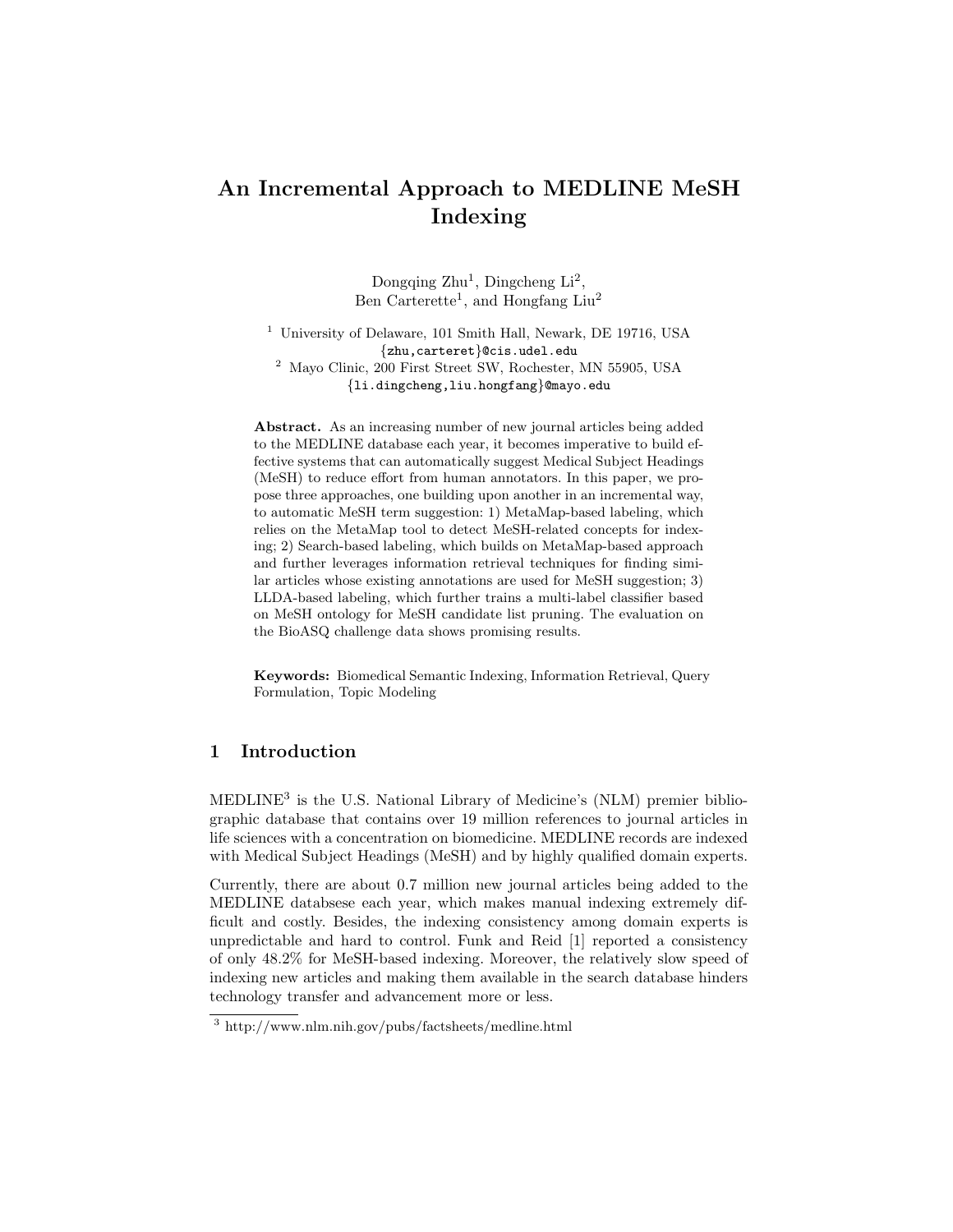In order to alleviate those problems, the NLM has developed a tool called Medical Text Indexer (MTI) to assist human annotators with MEDLINE article indexing [2]. Recently, the BioASQ challenge [3, 4] has initiated a series of shared tasks, among which Task 1a (Large-scale Biomedical Indexing) specifically targets on the MEDLINE indexing problem and encourages participants to contribute to the development of tools and systems to automatically suggest MeSH terms to MEDLINE literature.

In this paper, we propose three approaches, one building upon another in an incremental way, to automatic MeSH term suggestion: 1) MetaMap-based labeling, which relies on the MetaMap tool to detect MeSH-related concepts for indexing; 2) Search-based labeling, which builds on MetaMap-based approach and further leverages information retrieval techniques for finding similar articles whose existing annotations are used for MeSH suggestion; 3) LLDA-based labeling, which further trains a multi-label classifier based on MeSH ontology for MeSH candidate list pruning. The evaluation on the BioASQ challenge data presents promising results and produces interesting findings that may benefit future exploration.

The rest of the paper proceeds as follows: Section 2 highlights the related work. Section 3 describes the data and the task. Then, Section 4 elaborates our methods and Section 5 presents and discusses the evaluation results. Finally, Section 6 summarizes our work and points out future research directions.

# **2 Related Work**

There are many existing works related to MeSH-based MEDLINE indexing. We will only highlight a few that are most relevant to our approaches in this section.

The most well-known system for MeSH indexing is the Medical Text Indexer (MTI) developed at NLM [5, 2]. The latest version of MTI consists of three major components: MetaMap [6], Trigram Phrase Matching, and Trigram PubMed Related Citations (Trigram PRC) [7]. MetaMap is a tool that can map text into UMLS concepts, represented by Concept Unique Identifiers (CUI). Trigram Phrase Matching<sup>4</sup> is a method of identifying phrases that have a high probability of being synonyms. It is based on the idea of representing each phrase by a set of character trigrams that are extracted from that phrase. The character trigrams are used as key terms in a representation of the phrase much as words are used as key terms to represent a document. The similarity of phrases is then computed using the vector cosine similarity measure. Trigram PRC is a probabilistic topic-based model for retrieving and ranking related documents with respect to the target document. These three components work independently and in parallel to suggest separate lists of MeSH candidates which are merged

2

<sup>4</sup> http://ii.nlm.nih.gov/MTI/trigram.shtml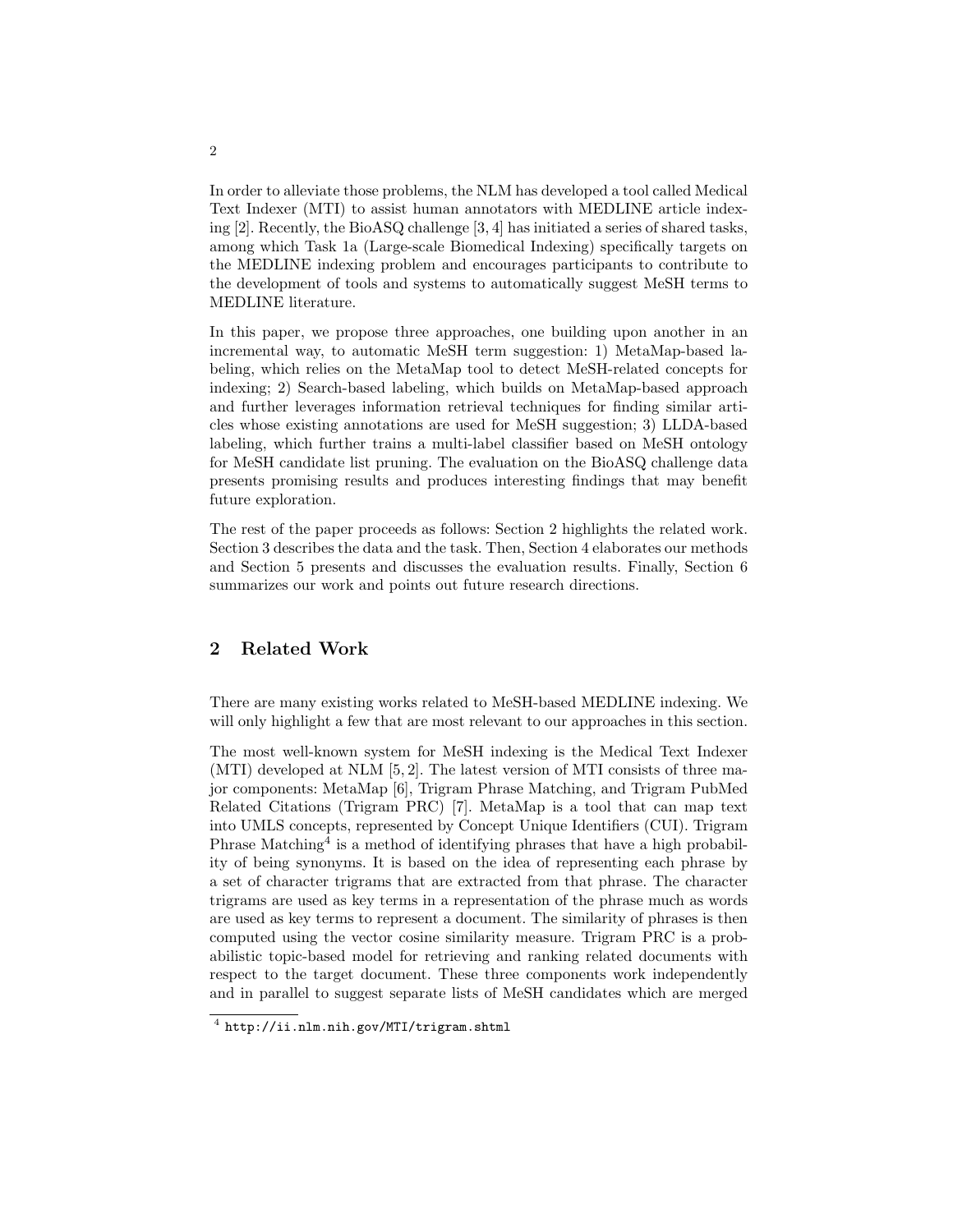in the final stage. Our search-based systems differ from MTI in that we used MetaMap and information retrieval techniques in a sequential way.

Jimeno-Yepes et al. [8] analyzed the MeSH recommended by MTI and studied a few issues of using machine learning approaches for MeSH suggestion. Their work gives useful insights for improving our LLDA-based system.

Huang et al. [9] formulated the indexing task as a ranking problem. In particular, they used a learning-to-rank algorithm to rank MeSH main headings that were extracted from 20 neighbor documents of the target document. Our search-based approach differs from theirs in that we proposed different query formulation strategies and MeSH candidate ranking methods. We also explored the impact of system parameters on the performance.

## **3 Data and Task**

The training set provided by BioASQ challenge contains over 10 million journal articles, each of which consists of the title, abstract, PubMed identifier (PMID), and gold standard MeSH labels that are manually annotated by experts. BioASQ releases 18 test sets of different sizes (ranging from hundreds to tens of thousands documents) over 18 week. Each set consists of new journal articles (<title, abstract, PMID> triples) that have not been annotated or indexed into the PubMed database. The task is to develop systems that can automatically suggest MeSH terms to the unlabeled articles.

We remove duplicated articles that have same PMID in the training set and obtain a pool of 10,699,707 articles with unique  $\rm{PMD}^5$ . Furthermore, we randomly sample 4,000 articles from this pool for system training and testing respectively, as shown in Table 1. The reason for creating our own test set instead of using the official ones are two-fold: 1) the gold standard annotations for the BioASQ official test sets are not available to the participants by the time of writing this paper, however, we want to give detailed analysis of our system and present comparable results on both training and testing sets in this paper; 2) we keep adding new features into our system over the whole competition time span, and the official evaluation results do not always reflect the latest development progress of our systems.

<sup>&</sup>lt;sup>5</sup> Note that we will not distinguish between the singular and plural forms of acronyms (such as CUI and DUI) in this paper, i.e., PMID can either stands for PubMed identifier or identifiers depending on the context.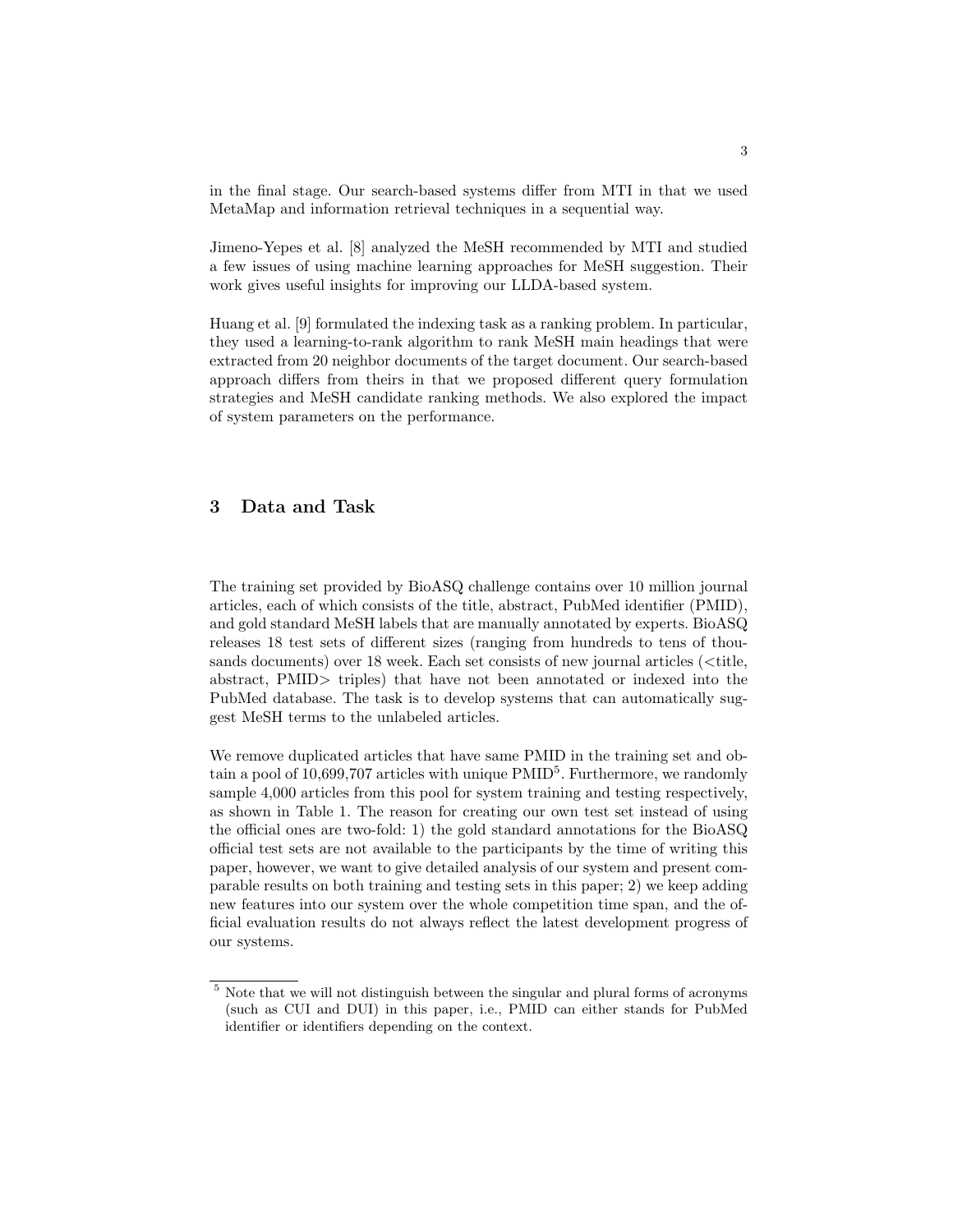**Table 1.** Data

|            | Data $\#$ of articles | Purpose                                                                           |
|------------|-----------------------|-----------------------------------------------------------------------------------|
| $ TRN-0 $  |                       | $10,691,707$ Training data from BioASQ                                            |
| $TRN-1$    |                       | 10,687,707 Subset of TN-0 used for finding similar articles to the target article |
| $TRN-2$    |                       | $2,000$ Subset of TN-0 used for optimizing system parameters                      |
| <b>TET</b> |                       | $2,000$ Subset of TN-0 used for evaluation                                        |

## **4 Systems**

### **4.1 MetaMap-based Labeling**

**Concept Detection** We run MetaMap against an article while restricting its resource to MeSH (i.e., MeSH ontology). We obtain and store the following information: 1) Concepts (denoted as  $K$ ) which are phrases or terms that map to UMLS CUI; 2) The list  $L$  of MetaMap generated CUI candidates  $c$  with confidence scores  $S_c$  for each  $K$ ; 3) The negation information for each  $K$ .

Figure 1 gives a concrete example in which "cervical cancer" is a detected, nonnegated phrase concept (i.e.,  $K$ ) with a MeSH-related CUI candidates list  $L$ (C0007847, C0302592, C0006826, C0998265, and etc.). Each c in L has its individual confidence scores  $S_c$ , e.g., "C0006826" has a confidence score of 861.

```
{ "candidates": [
            { "cui": "C0007847",
               "name": "cervical cancer",
               "preferredname": "Malignant tumor of cervix",
               "score": 1000 },
            { "cui": "C0302592",
               "name": "CERVICAL CANCER",
               "preferredname": "Cervix carcinoma",
               "score": 1000 },
                     \cdots },
            { "cui": "C0998265",
               "name": "Cancer",
               "preferredname": "Cancer Genus",
               "score": 861  },
                     ...
             ],
         "neg": false,
         "phrase": "cervical cancer" }
```
**Fig. 1.** CUI candidates for a detected concept by MetaMap, shown as a JSON object.

**Concept Weighting** We first select non-negated CUI whose confidence scores are above the threshold  $h$ . Then, we merge and rank these selected  $c$  by aggregating their weighted confidence scores. Here we use superscripts  $T$  and  $A$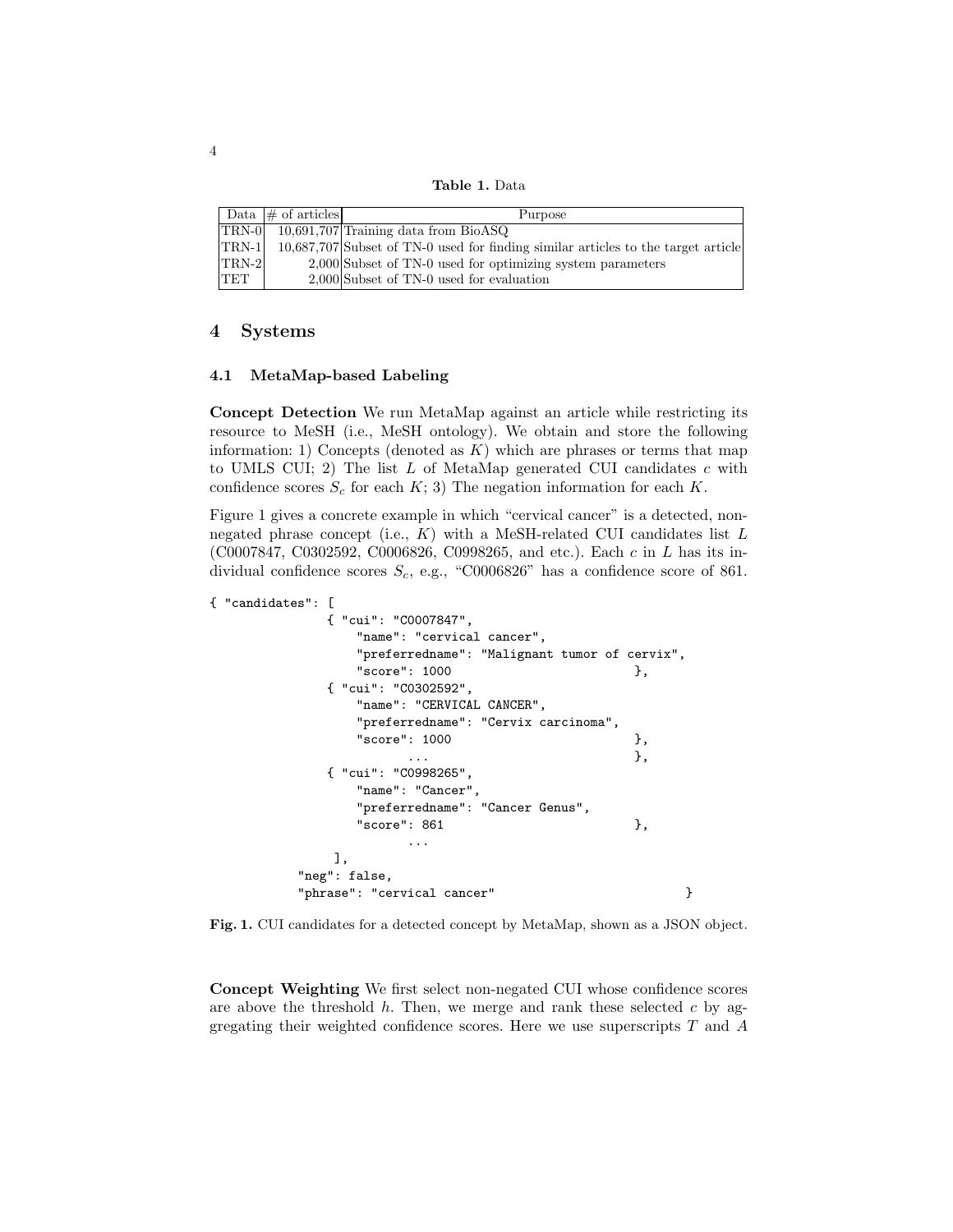to denote title and abstract respectively. The final ranking score of a specific  $c$ looks like:

$$
score(c) = \alpha \sum_{L \in T} S_c^L + \beta \sum_{L \in A} S_c^L,
$$
\n(1)

where  $\alpha$  and  $\beta$  are the weights assigned to c in abstract and title respectively, L is the candidate list for each detected concept  $K, S_c^L$  is the confidence score of c in list L. If L does not contain c,  $S_c^L$  will be zero.

In particular, we fix  $\beta$  to 1.0. However, we vary  $\alpha$  (i.e., the weights of  $c^T$ ) to explore the optimal value of  $\alpha$ . We use Equation 1 to rank c and select the topranked m ones. Finally, we convert the selected c to MeSH Descriptor Unique Identifiers (DUI).

The above method has three free parameters, i.e.,  $h$ ,  $\alpha$ , and  $m$ . We set their values by exploring the parameter space as will be described in Section 5.1.

#### **4.2 Search-based Labeling**

In this section, we describe another approach for MeSH suggestion which is based on information retrieval techniques. As aforementioned, our approach starts by finding related articles to the target article, and then leverages their existing annotations to suggest MeSH candidates for the target article.

We use the open-source search engine  $\text{Indri}^6$  [10] to build an index for the training set 1. In particular, we remove stop words in the title and abstract by using a medical stoplist [11] and use the Porter stemmer for stemming words.

There are three components in our retrieval system: 1) the retrieval model for ranking documents; 2) the query generation module which formulates a query based on the target article; and 3) MeSH aggregation module that aggregates and scores the existing annotations for labeling the target article. Next, we will describe each component in detail.

#### **Retrieval Model**

Our retrieval model computes the relevance score of a document based on the following function:

$$
score(Q, D) = \sum_{q_i \in Q} w_i f(q_i, D),
$$
\n(2)

where  $w_i$  is the weight associated with a matched query term  $q_i$ , and  $f(q_i, D)$  is the query term matching function defined as:

$$
f(q_i, D) = \log \frac{\text{tf}_{q_i, D} + \mu \frac{\text{tf}_{q_i, C}}{|C|}}{|D| + \mu},
$$
\n(3)

 $6$  http://www.lemurproject.org/indri/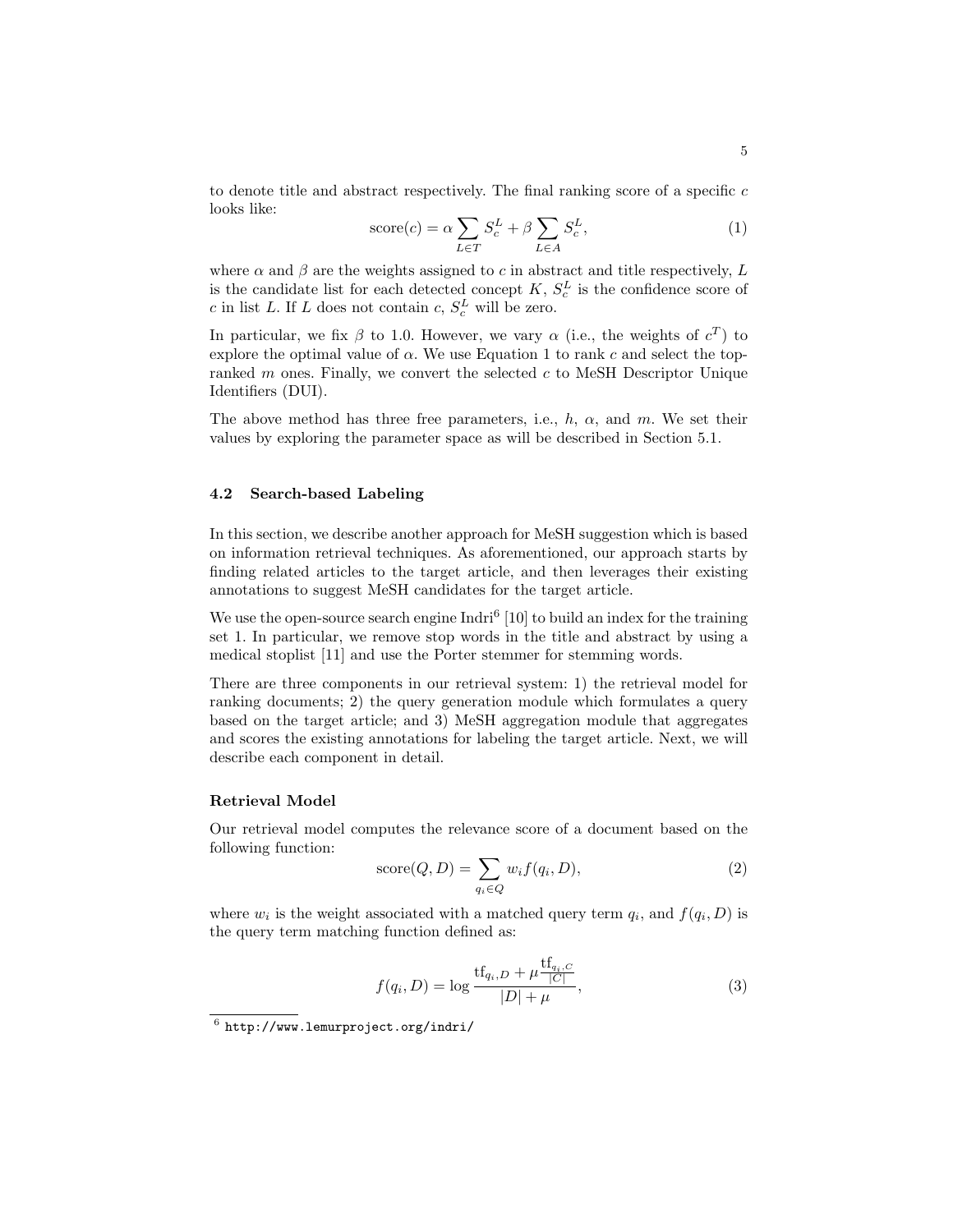where  $q_i$  is the *i*th query term used for text matching. Note that  $q_i$  can be either a single word or a phrase.  $|D|$  and  $|C|$  are the document and collection lengths in words respectively,  $\text{tf}_{q_i,D}$  and  $\text{tf}_{q_i,C}$  are the document and collection term frequencies of  $q_i$  respectively, and  $\mu$  is the Dirichlet smoothing parameter. Smoothing is a common technique for estimating the probability of unseen words in the documents [12, 13].

The above matching function assigns a score to each match of a query term  $q$ , and Equation 2 aggregates the scores based on weight  $w$  to obtain the final document relevance score. We implement this retrieval model in Indri by formulating queries that look like:  $\#\text{weight}(w_0 q_0 w_1 q_1 ... w_i q_i...).$ 

#### **Query Formulation**

Our next step is to formulate a query Q that can be representative of the content of the article. In this section, we will describe how we effectively generate query terms  $q$  as well as their weights  $w$  for our ranking function shown by Equation 2.

**Term Query (TQ)** The first type of queries is based on single words/terms in the article, i.e., terms in a term query are all single-word expressions. In particular, we formulate Q based on words occurring in the concepts detected by MetaMap from both title and abstract, i.e., query terms  $q$  come from words in  $K^T$  and  $K^A$ . Similar to what we have described in Section 4.1, we assign equal weight 1.0 to all  $q^A$  (i.e., query terms from  $K^A$ ), but use a varying weight  $\gamma$  for all  $q^T$ . A term query in Indri looks like:

#weight(2.0 examination 2.0 cow 2.0 ultrasonographic 3.0 navel 3.0 urachal 3.0 extra-abdominal 2.0 pathologic 2.0 abscess)

**Phrase Query (PQ)** The second type of queries are from  $K^T$  and  $K^A$  directly, i.e., we use concepts (usually phrases) as query terms  $q_i$ . Again, we assign equal weight 1.0 to all  $q^A$  (i.e.,  $K^A$ ), but use a varying weight  $\gamma$  for all  $q^T$  (i.e.,  $K^T$ ). The following shows an Indri phrase query example:

```
#weight(3.5 #uw2(hiv-1 infection) 4.5 #uw2(differential
susceptibility) 2.0 #uw2(actin dynamics) 2.0 actin
4.5 #uw2(cortical actin) 4.5 #uw3(naive t cells)
2.5 dichotomy 3.5 #uw2(human memory)
3.5 #uw3(chemotactic actin activity) 2.0 cd45ro)
```
" $\#uwN(t1 t2)$ " means words t1 and t2 can be in any order within a text window of N words, and thus it takes possible variants of a phrase into consideration.

**Long Query (LQ)** The term query considers single words only and ignores the term proximity information in concepts. Thus, it may hurt retrieval precision. On the other hand, the phrase query poses "stricter" matching criteria, i.e., if a relevant document does not have an exact match for a concept phrase  $K$  (e.g., for "#uw2(hearing loss)" to match "loss of hearing"), it will not get any credit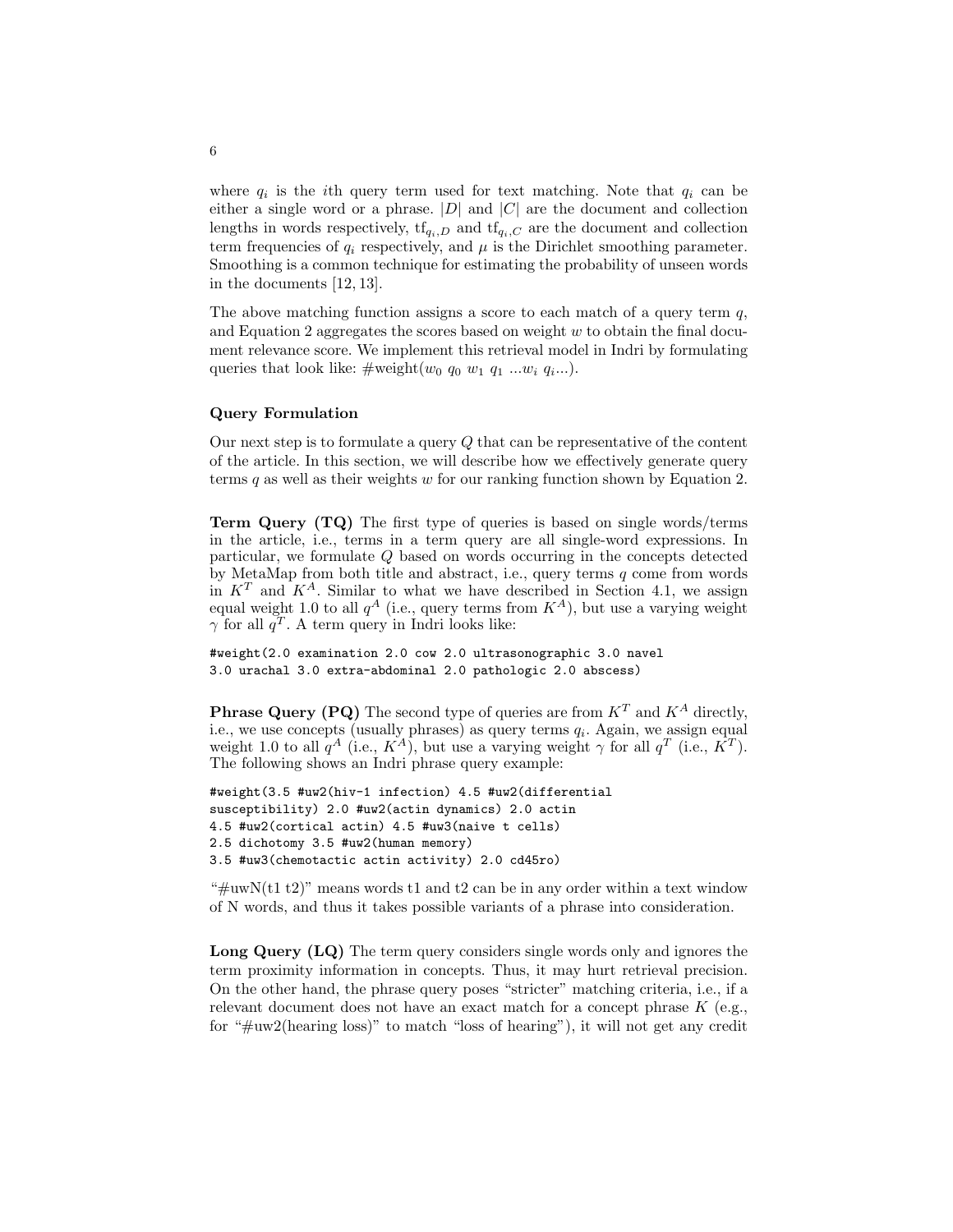by Equation 3. Therefore, we formulate a long query that consists of  $qi$  from both TQ and PQ, i.e., both single word query terms and phrase query terms.

For the above three types of queries (i.e., TQ, PQ, and LQ), to prevent  $Q$ from being too long (computationally expensive when retrieving against a large database) we remove  $q$  that occur only once in the the abstract and title combined unless all the terms occur only once (which is a very rare case).

#### **Result Aggregation**

For each target article, we formulate query Q and rank documents based on Equations 2 and 3. Then, we take the top-ranked  $k$  documents, weight their existing MeSH annotations (i.e., DUI) by their individual relevance scores shown in Equation 2, and aggregate the wegiths for each DUI. Finally, we select the top-ranked m DUI as MeSH annotations for the target article.

In our Search-based Labeling method, we will also allow three free parameters:  $\mu$ (the Dirichlet parameter in Equation 3),  $k$  (the number of top-ranked documents used for DUI aggregation) and  $m$  (the number of DUI). We will discuss how to set these parameter in Section 5.1.

#### **4.3 LLDA-based Labeling**

The MeSH indexing can also be cast as a multi-labeled classification task. Therefore, the labeled latent Dirichlet allocation (LLDA) [14], a supervised variation of the unsupervised LDA used for credit attribution in multi-labeled corpora, fits well to this MeSH indexing task.

In LDA, each document may be viewed as a mixture of various topics, and the topic distribution has a Dirichlet prior. As an extension of LDA, LLDA further incorporates observed label information, and thus can generate topics that predict labels. Therefore, we train an LLDA model with a subset (∼15%) of set of TRN-0 (see Table1) and use the existing MeSH annotations as labels.

However, the MeSH ontology contains too many labels (over 25,000 descriptors) for our LLDA to handle. Therefore, we only use MeSH terms at the category level (i.e., children of the root) to form our label set. MeSH annotations of articles are all converted to their corresponding ancestors in this category-level set.

Given a target article, our LLDA will predict its category level labels which will be further used to filter irrelevant labels assigned by previous MetaMap-based or search-based systems. Our goal is to remove false positives and improve precision.

## **5 Evaluation**

BioASQ evaluates the MeSH annotations by two different groups of metrics, i.e., flat measures and hierarchical measures, among which Micro F-measure (MiF)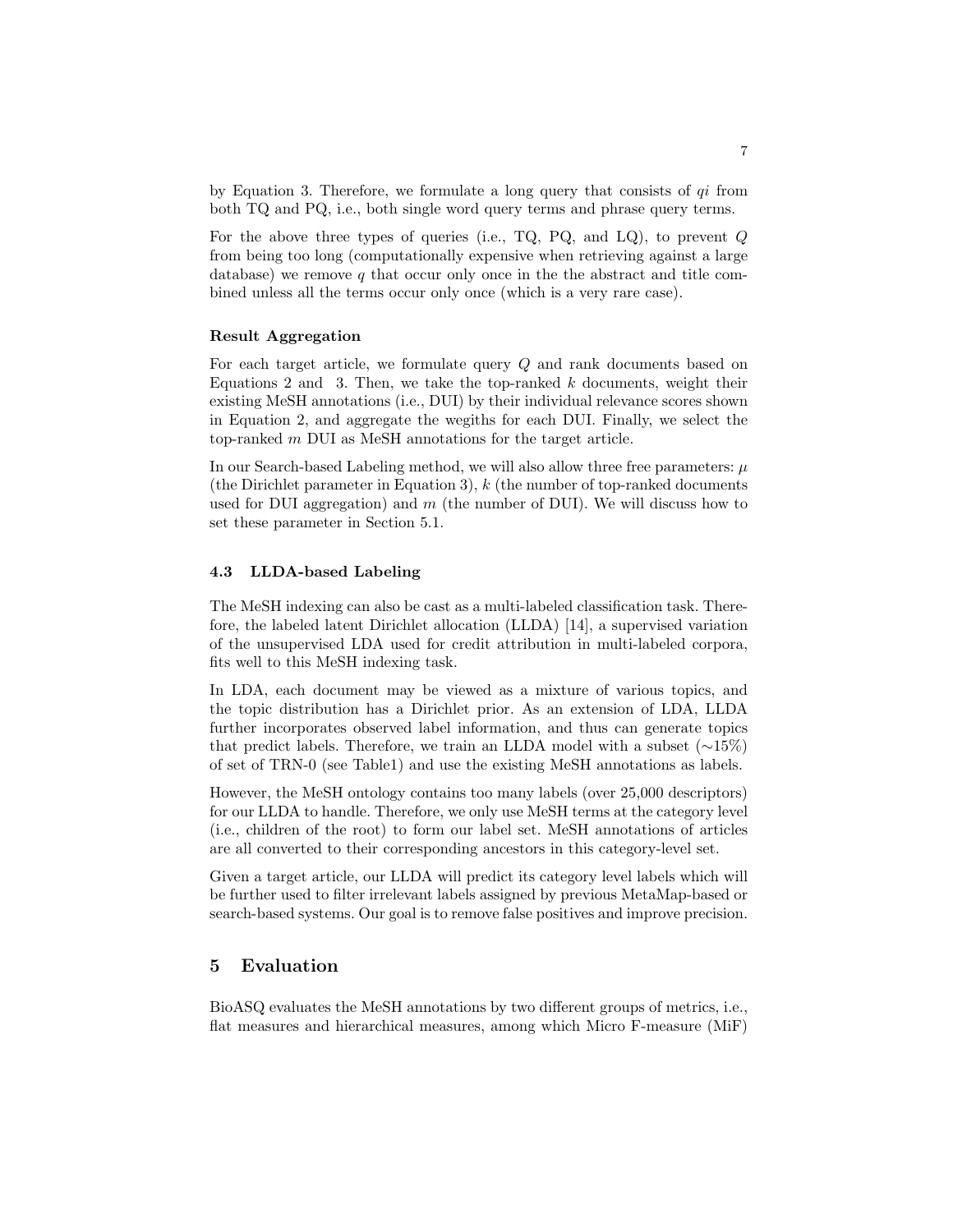and Lowest Common Ancestor F-measure (LCA-F) are the primary evaluation metrics respectively. Thus, we will report Precision, Recall, F-measure for both Microaveraging and LCA measures, i.e., (MiP, MiR, MiF) and (LCA-P, LCA-R,  $LCA-F$ ).

We have five systems, namely the MetaMap-based system (MM), Search-based systems (TQ, PQ, and LQ), and the LLDA-based system (LLDA). Note that for convenience in the rest of paper we will refer to each system by their short names given in parentheses.

#### **5.1 Parameter Exploration**

As mentioned in Section 3, we use set TRN-2 to train system parameters. In this section, we show how each free parameter affects performance.

#### **MetaMap-based Labeling**

System MM has three free parameters, i.e., h (title concept weight),  $\alpha$  (confidence score threshold for CUI candidates), and  $m$  (number of DUI in the final suggested list). To get the best setting for MM, we explore the range  $(400, 1000, 100)$  for h,  $(0, 5.0, 0.5)$  for  $\alpha$ , and  $(8, 41, 4)$  for m, and try all different value combinations. Note that the third element is the range is the step size.

Table 2(a) shows that MM achieves the best MiF score (0.2697) when  $w = 4.5$ ,  $h = 600$ , and  $m = 12$  (the best setting). To explore the impact of each free parameter on the performance, we fix two of them based on the best setting, vary the left one, and obtain the performance curves as shown in the left column of Figure 2.

In particular, the performance curve in Figure 2(a), where we vary the weight of title concepts, shows that we should assign higher weights to the title concepts.

#### **Table 2.** Evaluation

| (a) Training                                    |      |        |          |                           |        |        |  |  |  |  |  |
|-------------------------------------------------|------|--------|----------|---------------------------|--------|--------|--|--|--|--|--|
| System                                          | MiP. | MiR.   | MiF      | $\vert$ LCA-P LCA-R LCA-F |        |        |  |  |  |  |  |
| $ \text{MM} (w = 4.5, h = 600, m = 12)  0.2617$ |      | 0.2781 | $0.2697$ | 0.3303                    | 0.2831 | 0.2931 |  |  |  |  |  |
| $\text{TQ}(\mu = 125, k = 20, m = 12)$ 0.5766   |      | 0.5058 | 0.5389   | 0.4143                    | 0.4655 | 0.3978 |  |  |  |  |  |

| (b) Testing                                 |        |        |        |        |                |        |  |  |  |  |
|---------------------------------------------|--------|--------|--------|--------|----------------|--------|--|--|--|--|
| System                                      | MiP    | MiR.   | MiF    | LCA-P  | $_{\rm LCA-R}$ | LCA-F  |  |  |  |  |
| $ MM (w = 4.5, h = 600, m = 12)$            | 0.2660 | 0.2780 | 0.2719 | 0.3322 | 0.2862         | 0.2963 |  |  |  |  |
| $\text{TQ}$ ( $\mu = 125, k = 20, m = 12$ ) | 0.5842 | 0.5044 | 0.5413 | 0.4697 | 0.3979         | 0.4168 |  |  |  |  |
| $PQ$ (same setting as $TQ$ )                | 0.5141 | 0.4389 | 0.4735 | 0.4257 | 0.3496         | 0.3710 |  |  |  |  |
| $ LQ $ (same setting as TQ)                 | 0.5748 | 0.4953 | 0.5321 | 0.4638 | 0.3918         | 0.4110 |  |  |  |  |
| LLDA ( $\mu = 125, k = 20, m = 20$ )        | 0.5843 | 0.4400 | 0.5017 | 0.3322 | 0.2842         | 0.2950 |  |  |  |  |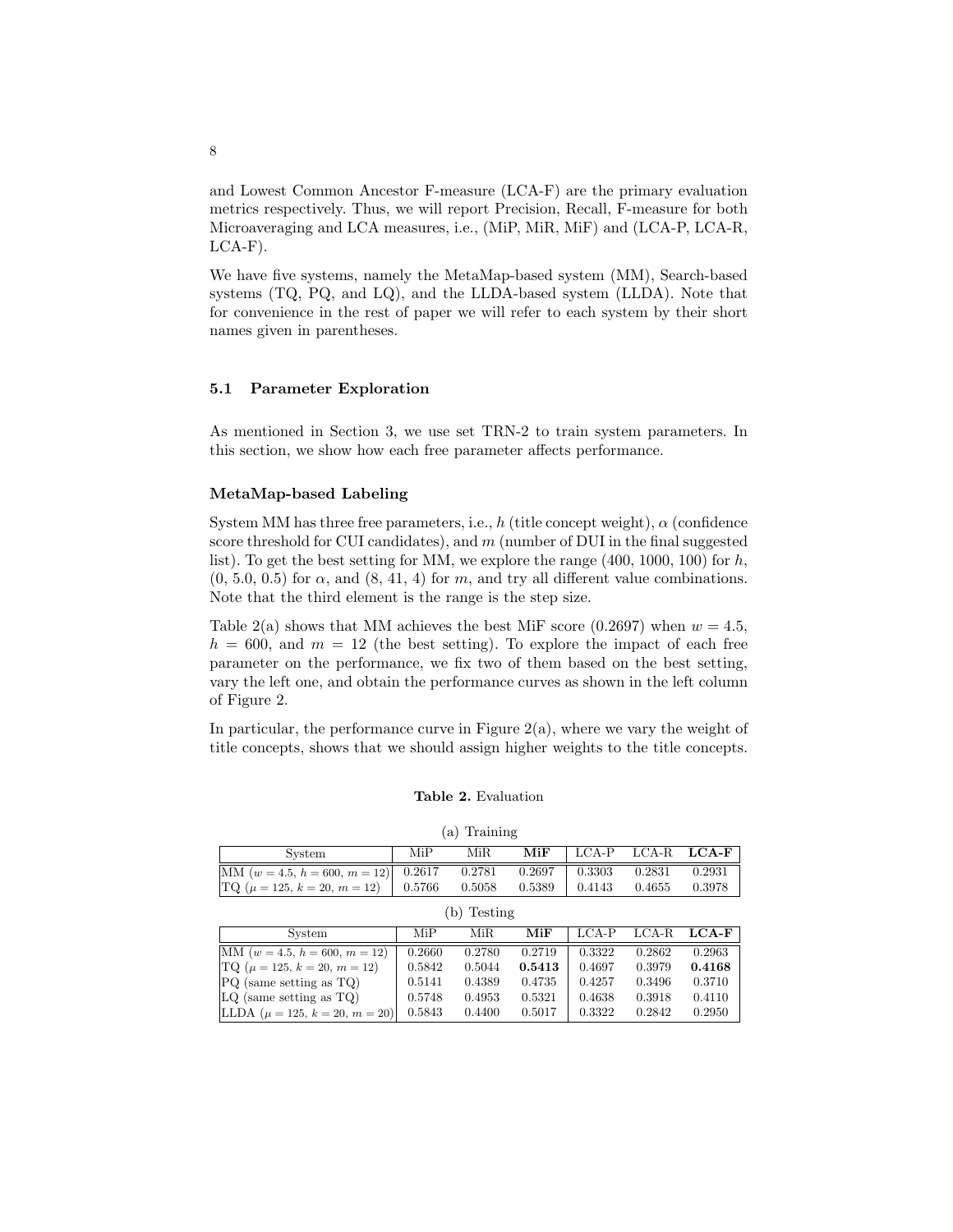This is expected because the title of an article usually contains the most representative information and the concepts in title are very likely to associate with MeSH annotations.

In Figure 2(b), as we lower the confidence score threshold for MetaMap CUI candidates from 1000 to 700, the precision declines while the recall improves. However, the precision bounces back when h is below 700, and the best performance for MiF, MiP, and MiR all appears at 600.

In Figure  $2(c)$ , the precision decreases and the recall increases, both monotonically, as we increase  $m$ , the number of DUI for annotating an article. This is also expected because DUI ranked lower down the list are less likely to be correct annotations, and consequently hurt the precision but improve the recall.

#### **Search-based Labeling**

Now we explore the parameter setting for search-based systems, which also have three free parameters:  $\mu$  (the Dirichlet parameter in Equation 3), k (the number of top-ranked documents used for DUI aggregation) and  $m$  (the number of DUI). In particular, we will train system TQ and use it as a reference for setting corresponding parameters in PQ and LQ.

Table 2(a) shows that TQ achieves the best MiF score (0.5389) when  $\mu = 125$ ,  $k = 20$ , and  $m = 12$  (the best setting). Again, to explore the impact of each free parameter on the performance, we fix two of them based on the best setting, vary the left one, and obtain the performance curves as shown in the right column of Figure 2.

In Figure 2(d), the performance degrades as we increase  $\mu$  (i.e., more smoothing with the collection-level statistic). This may be because our search-based labeling uses the top-ranked documents for MeSH suggestion and it desires a document set that has a high precision, and on the other hand, less smoothing makes sure that the relevant information remain highly concentrated in these documents which consequently appear among the top of the rank list.

In Figure 2(e), as we increase the number of top-ranked documents the performance peaks early at  $k = 20$  and declines after that point, which is expected because our search-based labeling desires only a few highly relevant documents that can provide a more reliable set of MeSH candidates.

Figure  $2(f)$  looks very similar to Figure  $2(c)$  in which the system tries to strike a balance between precision and recall by varying m. However, method TQ only needs top 10 candidates to achieve the best MiF, as opposed to top 12 in MetaMap-based labeling, indicating that our search-based method is more precision-focused.

Due to the high similarity among search-based systems, we will simply use the best parameter setting of TQ ( $\mu = 125$ ,  $k = 20$ , and  $m = 12$ ) for systems PQ and LQ in our testing stage which is presented next.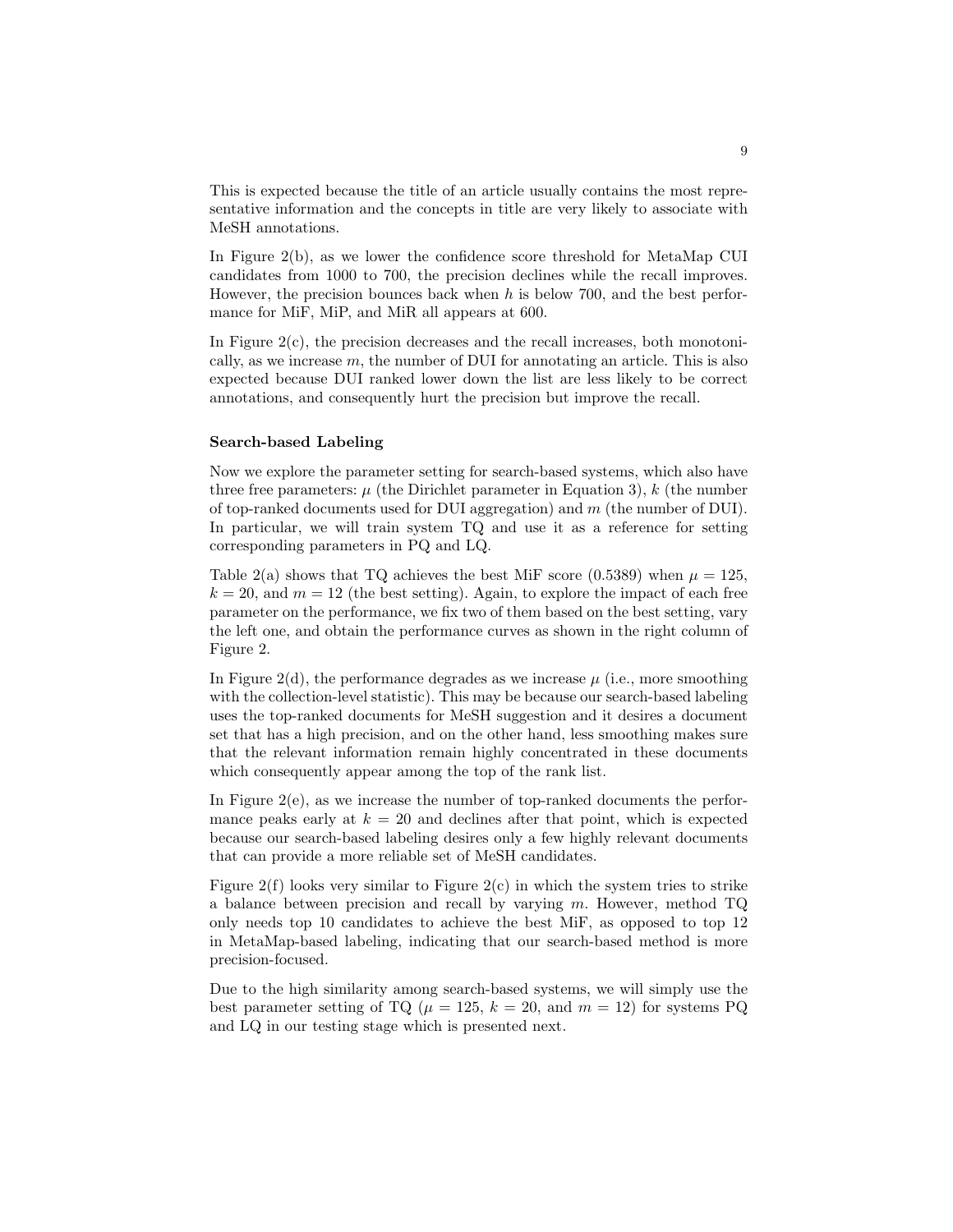

(c) Meta: Cutoff of MeSH candidate list (f) Search: Cutoff of MeSH candidate list

**Fig. 2.** Parameter setting for MetaMap-based and Search-based labeling methods

## **5.2 Test and Comparison**

Table 2(b) shows the evaluation results on the test set (i.e., set TET in Table 1). System MM and TQ both obtain comparable results to those on the training set, indicating that our parameter setting process results in consistent performance.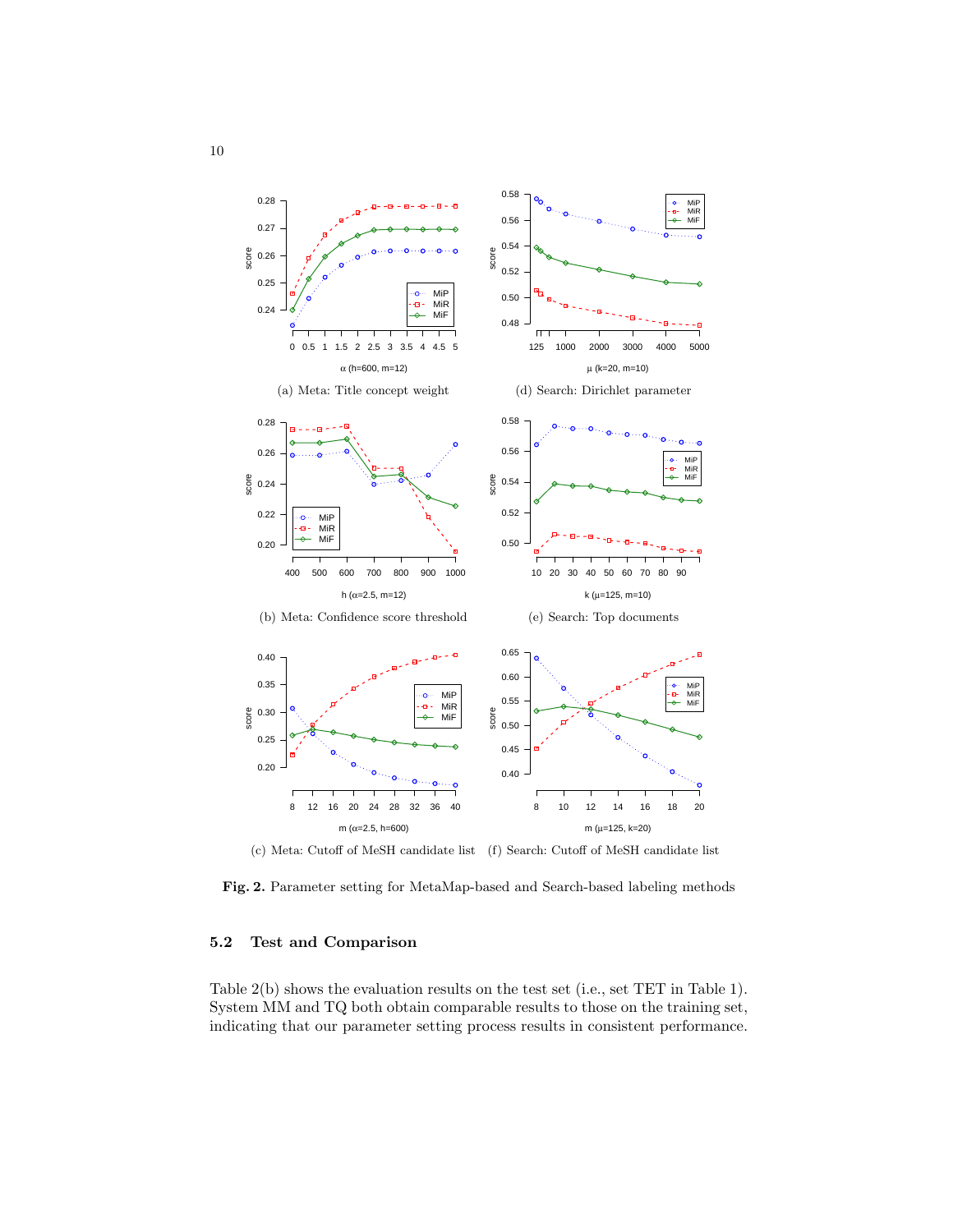System TQ, as the simplest among search-based systems, achieves the best performance. Though a direct comparison between TQ and the top-performing  $BioASQ$  challenge systems<sup>7</sup> is impossible at this stage (since the gold standards) have not been released and we have have not submitted runs from this best system), TQ presents quite promising results. However, systems PQ and LQ are doing worse than TQ. The reason might be that the simple term frequency based phrase weighting strategy could not well distinguish important concepts from unimportant ones, and consequently hurts the precision.

In System LLDA, we use the predicted category labels to prune the annotation list from system TQ. We start with a long candidate list by setting  $m$  to 20, and then prune this list with LLDA. Table 2(b) shows that LLDA does not produce positive results. This might be because the category level MeSH terms are broad concepts that are not discriminative enough to distinguish one from another.

# **6 Conclusion and Future Work**

In this paper, we proposed three approaches for automatic MeSH term suggestion: 1) MetaMap-based labeling, which relies on the MetaMap tool to detect MeSH-related concepts for indexing; 2) Search-based labeling, which builds upon MetaMap-based approach and further leverages information retrieval techniques for finding similar articles with existing annotations and uses them for MeSH suggestion; 3) LLDA-based labeling, which further builds on Search-based labeling and trains a multi-label classifier based on MeSH ontology for MeSH candidate list pruning.

Our evaluation on the BioASQ challenge data showed promising results for the Search-based labeling. In addition, we explored the impact of different system parameters (e.g., the weight for title concepts, CUI confidence scores, Dirichlet prior, number of top-ranked documents, etc.) on the system performance. We also proposed a new multi-label classification system based on LLDA for MeSH candidate list pruning. We believe the research findings presented in this paper would be useful for designing similar systems for biomedical semantic indexing.

For future work, we plan to explore better concept weighting strategies (e.g., by incorporating corpus-level statistics or using information from external sources) for systems PQ and LQ. As for the LLDA-based labeling, we will extend LLDA model by leveraging hierarchical information in MeSH ontology. In addition, we plan to compare our approaches with existing methodologies and carry out a thorough error analysis to look for aspects that we can further improve.

<sup>7</sup> http://bioasq.lip6.fr/results/